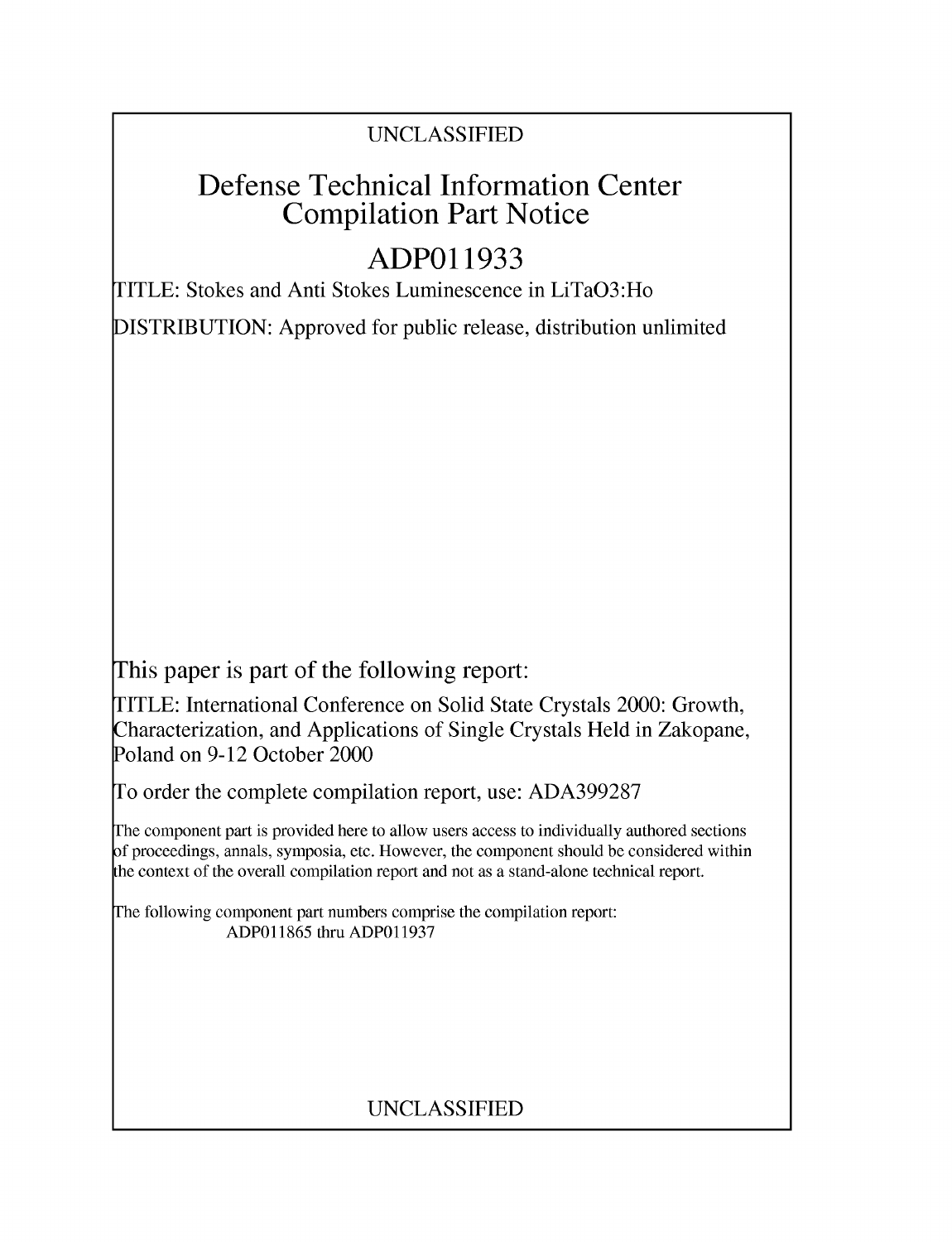### Stokes and anti Stokes luminescence in  $LiTaO_3$ : Ho

W.Ryba-Romanowski<sup>a</sup>, S.Gołąb<sup>a</sup>, I.Sokólska<sup>a</sup>, G.Dominiak-Dzik<sup>a</sup>, P.Solarz<sup>a</sup>, T.Łukasiewicz<sup>b</sup>, M. Świrkowicz<sup>b</sup>

a Institute of Low Temperature and Structure Research, Polish Academy of Sciences, Ok6lna 2 Street, 50-950 Wroclaw, Poland **<sup>b</sup>**Institute of Electronic Materials Technology, W61czyfiska 133 Street, 01-919 Warsaw, Poland

#### ABSTRACT

The paper deals with the excitation and decay of excited states of holmium in LiTaO<sub>3</sub> single crystals. Particular attention is paid to processes governing a population build up on the  ${}^{5}S_2$  and  ${}^{5}I_7$  metastable states whose quantum efficiencies are sufficiently high to be considered as initial levels for a laser transition. We observed for the first time, to our knowledge, an efficient conversion of the 647.1 nm light of a krypton ion laser into green luminescence in the material studied. Based upon analysis of excited state relaxation dynamics it is concluded that the mechanism involved is the excited state absorption<br>from the long lived  ${}^{5}I_7$  level. Efficient single wavelength excitation is due to coincidence o state absorption and excited state absorption.

Keywords: Stokes luminescence, LiTaO<sub>3</sub> single crystals, green luminescence.

#### 1. **INTRODUCTION**

Anti Stokes luminescence, frequently referred as upconverted luminescence in rare earth doped solid matrices attracts much attention recently because it offers a potential of a visible laser emission. Numerous works deal with crystals and glasses doped with thulium or erbium. Upconversion in holmium doped matrices has been studied less extensively. Upconversion lasing in fluoride crystals doped with Ho + Yb **1,** and in fluoride glass ZBLAN: Ho 2 has been achieved. Very recently upconversion phenomena in YAIO<sub>3</sub>:Ho have been studied<sup>3</sup>.<br>In this paper we report on luminescence of LiTaO<sub>3</sub> crystals with special attention paid to the red-to-green conversion

processes.

#### 2. **EXPERIMENTAL**

Single crystals of LiTaO3:Ho were grown from congruent melt by the Czochralski method. Uniformly doped and good quality crystals have been obtained. The concentration of Ho<sup>3+</sup> in the crystals studied was 0.3 and 0.5 at %. Absorption spectra were measured with a Varian model 2300 absorption spectrophotometer. The sample luminescence Argon laser emitting at 488 nm and Ti:sapphire laser emitting at 751 nm or by Krypton laser at 647.1 nm and dispersed by 1m double grating monochromator, detected by photomultiplier or InSb detector and analyzed by a Stanf 250 Boxcar integrator.

#### **3. RESULTS AND DISCUSSION**

Room temperature luminescence spectrum of  $Ho^{3+}$  ion in LiTaO<sub>3</sub> is shown in Fig. 1. The observed lines are not fully resolved and all are strongly inhomogeneously broadened. The electronic structure of  $Ho^{3+}$  ions is resolved and all are strongly inhomogeneously broadened. The electronic structure of Ho<sup>3+</sup> ions is such that the visible and infrared transitions involve levels having a high multiplicity (2J+l) which gives a high number of Stark levels. This leads to strong levels overlapping. For some multiplets, additional peak splitting has been detected suggesting a multi-site occupancy of Ho<sup>3+</sup> ions in LiTaO<sub>3</sub> lattice <sup>4</sup>. Green luminescence under the excitation by a krypton ion laser tuned to  $\lambda$ =647.1 nm was observed at room temperature. Obtained luminescence spectrum was identical as that recorded previously, when exciting into levels above  ${}^5S_2$  level, and it was associated undoubtedly with the  ${}^2S_2 - {}^5I_8$  transition of Ho<sup>3+</sup> presented in Fig. I. In Fig.2 we present log-log plot of intensity of upconverted luminescence versus excitation power, recorded at 300K with a sample containing 0.5 % of holmium. Experimental data are shown by points whereas solid line indicates the power

Intl. Conference on Solid State Crystals 2000: Growth, Characterization, and Applications of Single Crystals, Antoni Rogaski, Krzysztof Adamiec, Pawel Madejczyk, Editors, 385 Proceedings of SPIE Vol. 4412 (2001) © 2001 SPIE **.** 0277-786X/01/\$15.00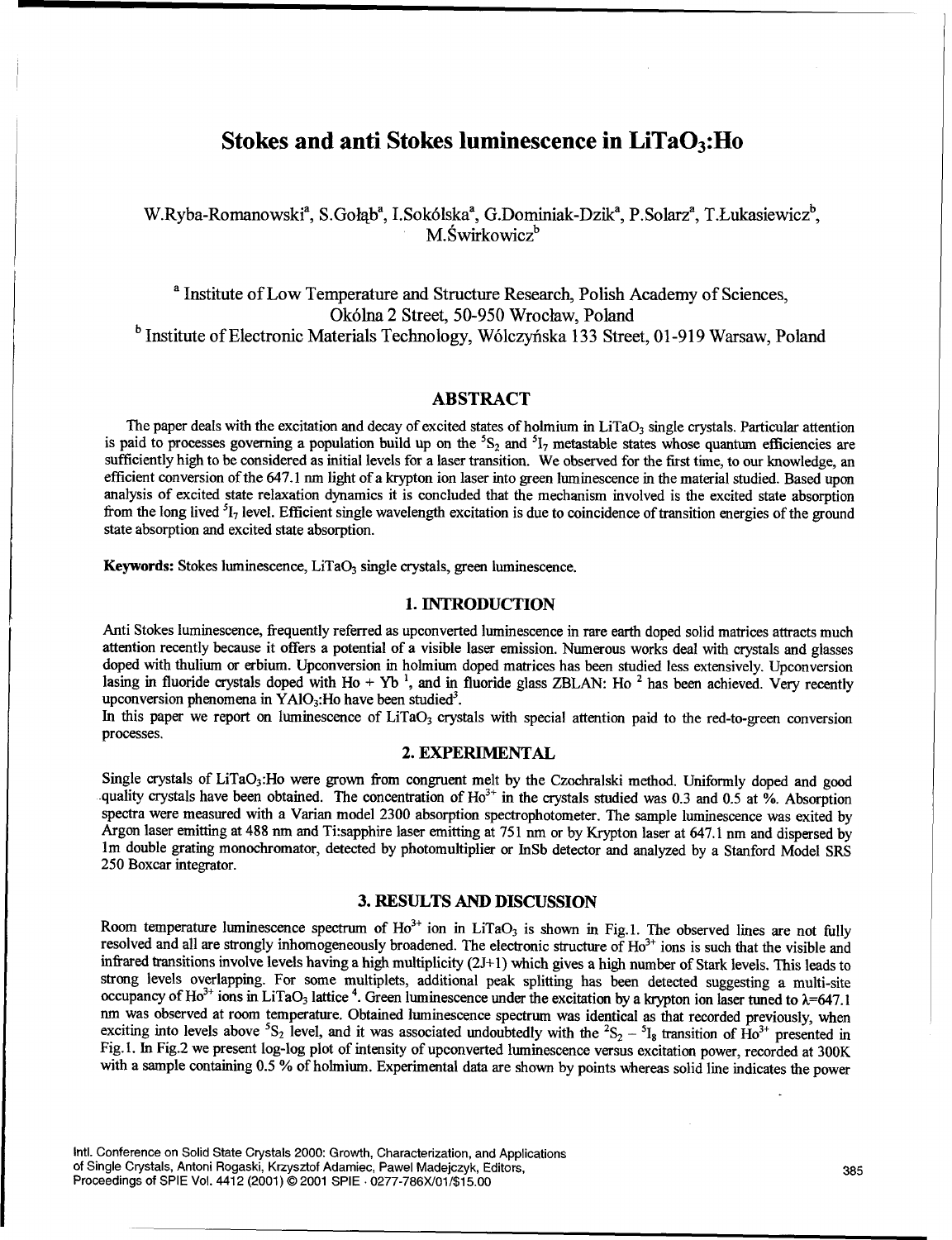law behavior. Luminescence intensity is a nearly quadratic function of the excitation power (Slope  $\approx$  2), up to maximum available excitation power equal to 72 mW.



Fig. 1. Room temperature luminescence spectrum of  $Ho<sup>3+</sup>$  ion in LiTaO<sub>3</sub>

In principle three mechanisms may be involved in the upconversion process, namely an absorption from an  ${}^{5}S_{2}$ <sup>5</sup> ${}^{5}I_{3}$   ${}^{5}S_{2}$ <sup>5</sup> ${}^{5}I_{2}$  excited state (ESA), an excitation by energy transfer between activators and finally a photon avalanche, which combines ESA and an efficient cross relaxation. The latter  $\begin{bmatrix} 1 \\ 1 \end{bmatrix}$  mechanism is characterized by an excitation power **-** threshold, above which the upconverted luminescence **0 5** " **W 50 jM -50 ... 70** ,grows by orders of magnitude **.** It can be seen in Fig. 2 **<sup>750</sup>** that such a threshold has not been attained. Therefore a 4- **photon avalanche mechanism may be neglected in our**  $\begin{bmatrix} 3 \\ 3 \end{bmatrix}$  **b**  $\begin{bmatrix} 5 \\ 1 \end{bmatrix}$ ,  $\begin{bmatrix} 5 \\ 1 \end{bmatrix}$   $\begin{bmatrix} 5 \\ 1 \end{bmatrix}$  case. We may neglect also the upconversion by energy transfer based on the observation that the lifetimes of excited states of Ho<sup>+3</sup> in investigated samples do not differ  $\frac{1}{1000}$   $\frac{1}{1200}$   $\frac{1}{1200}$   $\frac{1}{1600}$   $\frac{1}{1600}$   $\frac{1}{2000}$   $\frac{2000}{2000}$   $\frac{2}{2000}$   $\frac{1}{2000}$   $\frac{1}{2000}$   $\frac{1}{2000}$   $\frac{1}{2000}$   $\frac{1}{2000}$   $\frac{1}{2000}$   $\frac{1}{2000}$   $\frac{1}{2000}$   $\frac{1}{2000}$ 

> To elucidate these mechanisms, from the analysis of the energy level diagram of  $Ho^{3+}$  in LiTaO<sub>3</sub> presented in <sup>4</sup>,  $\text{Ho}^{3+}$  ion in LiTaO<sub>3</sub> we have built the  $\sigma_{\text{ESA}}$  spectra corresponding to  ${}^{5}I_{7-}{}^{5}F_{2}$  and  ${}^{5}I_{7}$ <sup>5</sup>F<sub>3</sub> transitions around 647 nm using the expression<sup>5</sup>.

$$
\sigma_{\scriptscriptstyle ESA}^{J-J}(\lambda) = \lambda S_{\scriptscriptstyle cak} \left(J-J'\right) \sum_{i,j} \frac{f_i}{2J+1} \frac{1}{\pi} \frac{\Delta \lambda/2}{\left(\lambda - \lambda_{ij}\right)^2 + \left(\Delta \lambda/2\right)^2} \tag{1}
$$



Excitation intensity [a.u.] excitation power, recorded at 300K polarization. with a sample containing  $0.5\%$  of shown by points whereas solid line indicates the power law behavior.

where: f<sub>i</sub> is the Boltzmann factor for i-th crystal field level of the  $T=300K$  starting multiplet J of ESA transition. This factor has been  $1=300K$  approximated by 1/(2J+1);  $\lambda_{ij}$  are the expected wavelength position of ESA lines. In order to calculate  $\lambda_{ij}$ , the experimentally observed crystal-field energy levels of  $Ho^{3+}$  ion in LiTaO<sub>3</sub>, for the  ${}^{5}I_{7}{}^{5}F_{2}$  and  $I_7$ <sup>-5</sup>F<sub>3</sub> were taken from Table 3 in <sup>4</sup>.  $\Delta\lambda$  is the linewidth of ESA line assumed to have a Lorentzian profile and the same as of GSA line around 647 nm i.e.  $\Delta \lambda =$ lnm;  $\lambda$  is the average wavelength of the

$$
S_{\scriptscriptstyle cak} = C(n)S(J-J')
$$
 (2)

where:

where: 
$$
C(n) = \frac{(n^2 + 2)^2}{9n} \frac{2\pi^3 e^2}{3hc}
$$
 (3)

and 
$$
S(J-J') = \sum_{i=2,4,6} \Omega_i \left| \left\langle J \middle| U^{(i)} \middle| J' \right\rangle \right|^2 \tag{4}
$$

 $\mathbf{s}$ lope = **1.93** S is the electric - dipole transition strength,  $U^{(t)}$  are matrix elements and  $\Omega$ <sub>t</sub> are Judd-Ofelt parameters. S<sub>calc</sub> was calculated taking to <sup>10</sup> **account**  $\Omega$  **parameters from <sup>4</sup>, S<sub>calc</sub>=0,3393 and 3,5824 for the <sup>5</sup>I<sub>7</sub><sup>-5</sup>F<sub>2</sub>**  $1 - 5F_3$  transitions respectively. C(n)=0,3219 for LiTaO<sub>3</sub> Fig. 2. Log-log plot of intensity of  $(n=2.175)$ . In this calculation it is assumed that all transitions upconverted luminescence versus between the Stark components have the same intensity and the same

with a sample containing 0.5 % of Calculated spectra are presented in Fig.3 by dashed line and solid holmium. The experimental data are  $I_{\tau}$ <sup>5</sup> $F_2$  and <sup>5</sup> $I_{\tau}$ <sup>5</sup> $F_3$  transitions respectively. It can be seen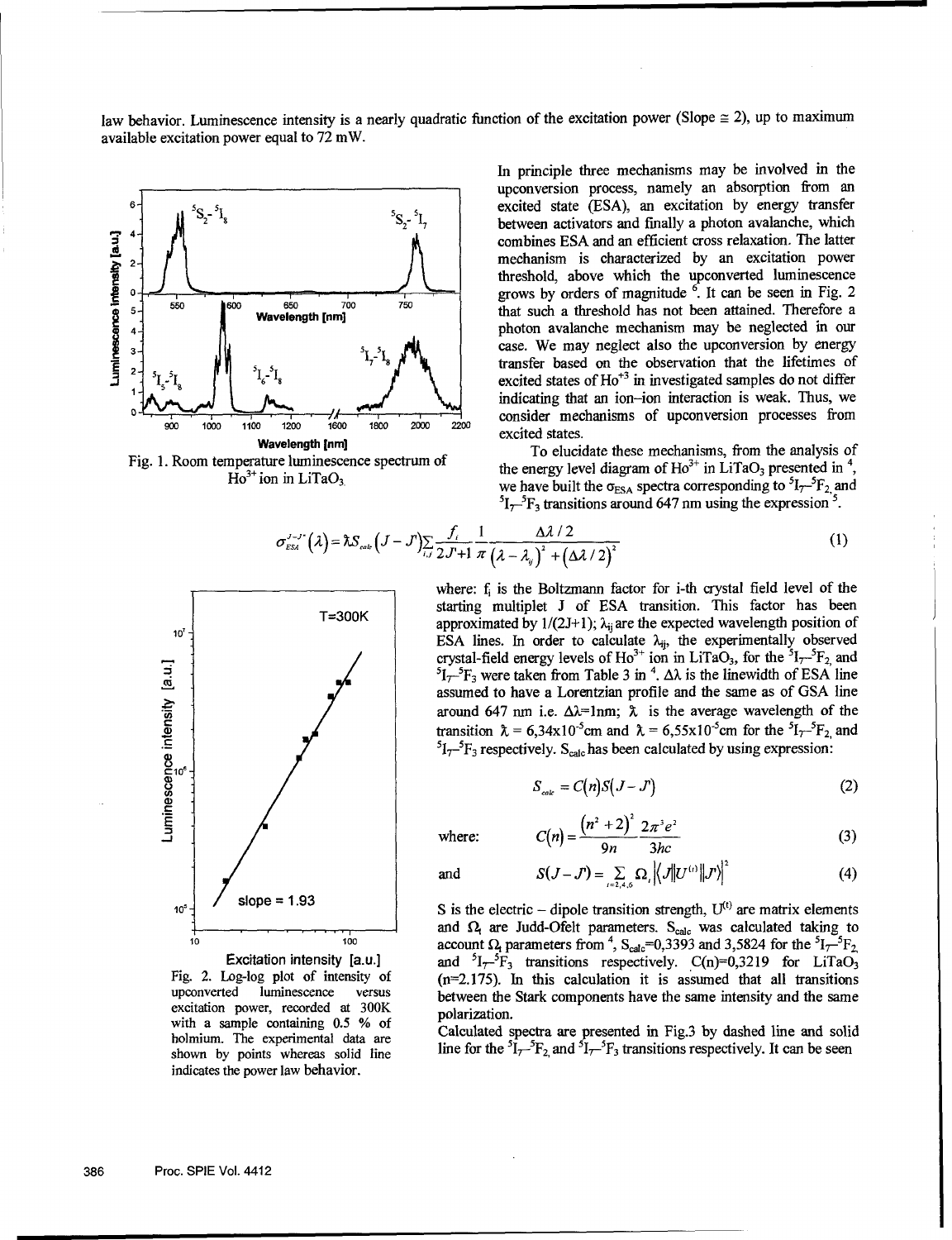

Fig. 3. Spectra of  $\sigma_{ESA}$  for the  ${}^5I_7$  -  ${}^5F_3$  transition (bold line) and  $\sigma_{ESA}$  for the  ${}^5I_7$  -  ${}^5F_2$  transition (solid line) with  $\sigma_{GSA}$  for the  ${}^{5}I_{8}$  -  ${}^{5}F_{5}$  transition (dash line) of Ho<sup>3+</sup> in LiTaO<sub>3</sub>.



Fig. 4. Spectra of  $\sigma_{ESA}$  for the <sup>5</sup>I<sub>7</sub> - <sup>5</sup>S<sub>2</sub> transition (bold line) and  $\sigma_{ESA}$  for the <sup>5</sup>I<sub>6</sub> - <sup>5</sup>G<sub>6</sub> transition (solid line) with  $\sigma_{GSA}$  for the <sup>5</sup>I<sub>8</sub> - <sup>5</sup>I<sub>4</sub> transition (dashed line) of  $Ho^{3+}$  in LiTaO<sub>3</sub>.

that the  $\sigma_{ESA}$  spectrum for the  ${}^5I_{\tau}$ <sup>5</sup>F<sub>3</sub> transition overlaps that of  $\sigma_{GSA}$  for  ${}^5I_{8}$   ${}^5F_{5}$  transition, which is presented by doted line in Fig.3. The overlap of  $\sigma_{\text{GSA}}$  with  $\sigma_{\text{ESA}}$  for the  ${}^5I_7{}^5F_2$  transition is weaker. Thus, we conclude that the ESA process from  ${}^5I_7$ when exciting at 647nm may be appreciable. In order to assess the possibility of a mechanism of upconversion after pumping at  $75$  lnm into  ${}^5I_4$  level, we have built the  $\sigma_{\text{ESA}}$  spectra corresponding to  ${}^5I_6{}^{-5}G_6$  and  ${}^5I_7{}^{-5}S_2$  transitions using the method described above. The resulting  $\sigma_{\text{ESA}}$  spectra for  ${}^{51}\tau^{-5}S_2$  (solid line) and for  ${}^{51}\sigma^{-5}G_6$  (dashed line) transitions with the  $\sigma_{\text{GSA}}$  for  ${}^5I_8$ - ${}^5I_4$  transition (doted line) are reported in Fig.4. Both  $\sigma_{\text{ESA}}$  spectra for  ${}^5I_7$ - ${}^5S_2$  and  $\sigma_{\text{ESA}}$  for  ${}^5I_6$ - ${}^5I_6$  transitions overlap the  $\sigma_{\rm GSA}$  spectrum, thus this mechanism of upconversion is likely to occur. The efficiency of this process is expected to be weak because the  $\sigma_{\rm GSA}$  for  ${}^{5}I_{8}$ - ${}^{5}I_{4}$  transition is very small. However, a green luminescence under the excitation by cw Ti:sapphire laser emitting at 75 nm was observed. Two proposed mechanisms of upconverted green luminescence by ESA after excitations at 647.1 and at 751 nm are presented in Fig.5.